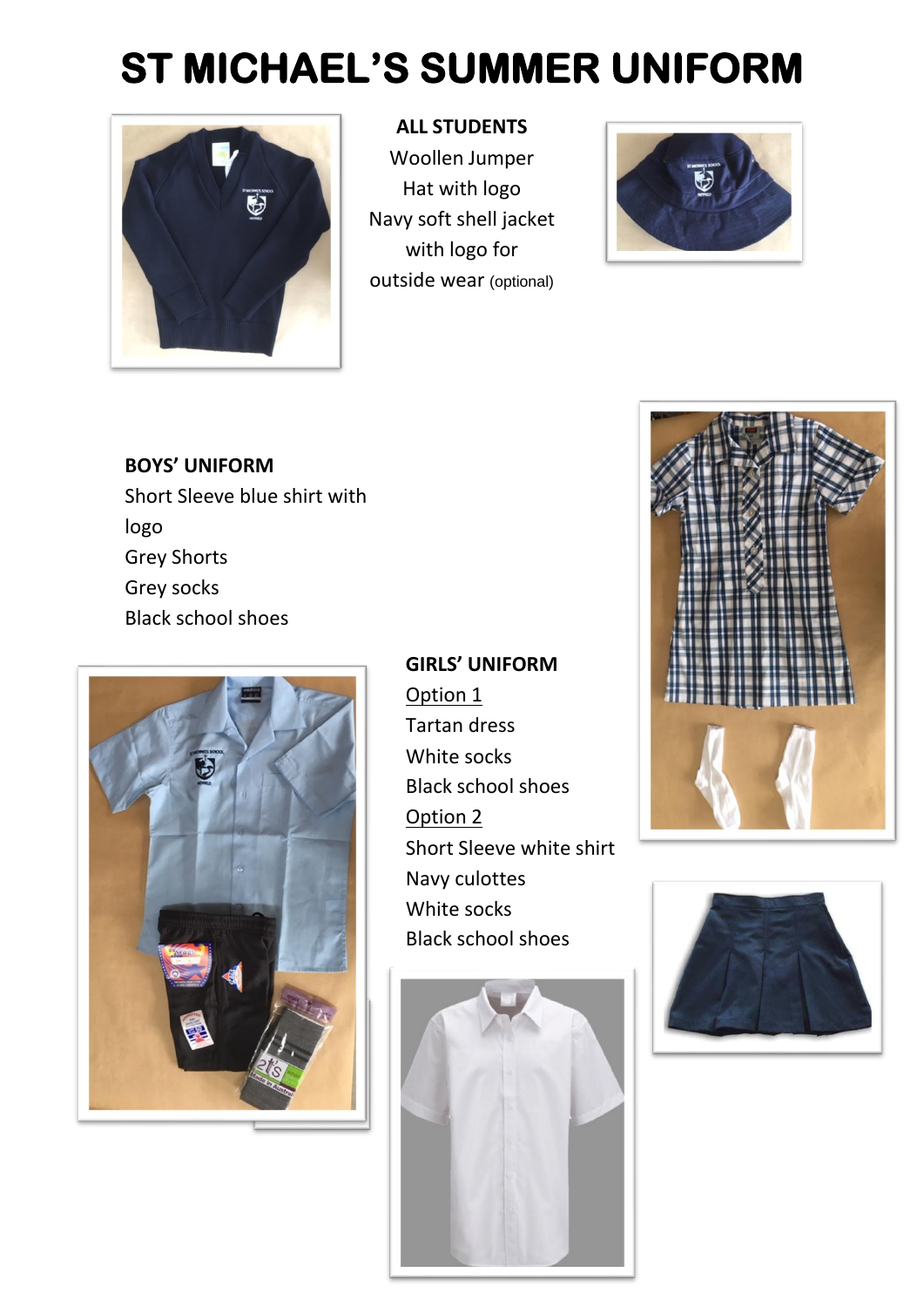## **ST MICHAEL'S WINTER UNIFORM**

### **ALL STUDENTS**

Woollen Jumper Navy soft shell jacket with logo for outside wear (optional)





**BOYS' UNIFORM** Short Sleeve blue shirt with logo Grey long pants Grey socks Black school shoes











**GIRLS' UNIFORM** Option 1 Winter tunic or skirt Long sleeve white shirt Navy knee high socks or navy tights Black school shoes Option 2 Navy dress pants Long sleeve white shirt Navy socks Black school shoes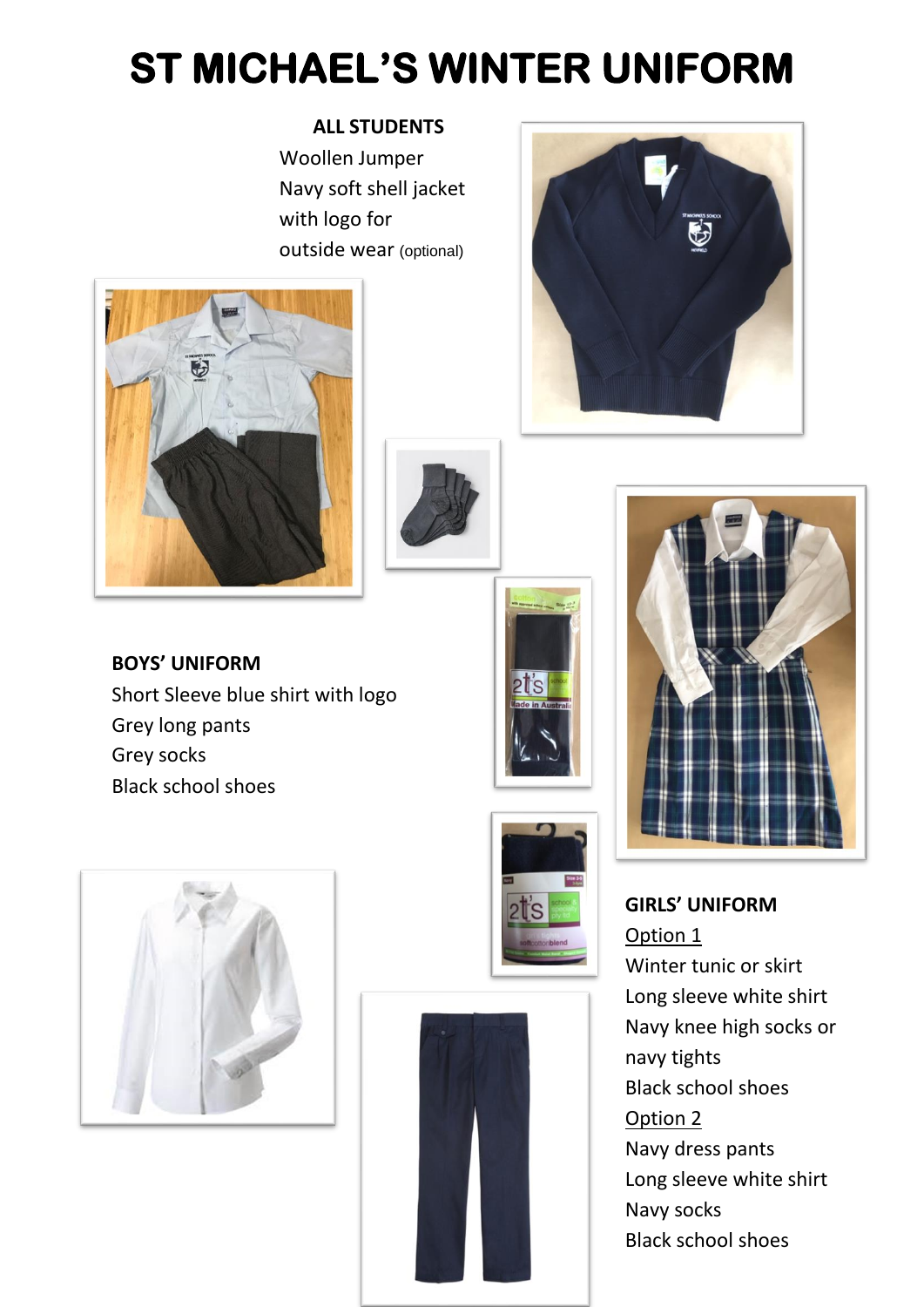## **ST MICHAEL'S SPORTS UNIFORM**

## **ALL STUDENTS**

Sports Polo Shirt Navy sports shorts or Track Pants Polar Fleece Jacket Regular sports shoes School socks above the ankles Navy soft shell jacket with logo (optional)